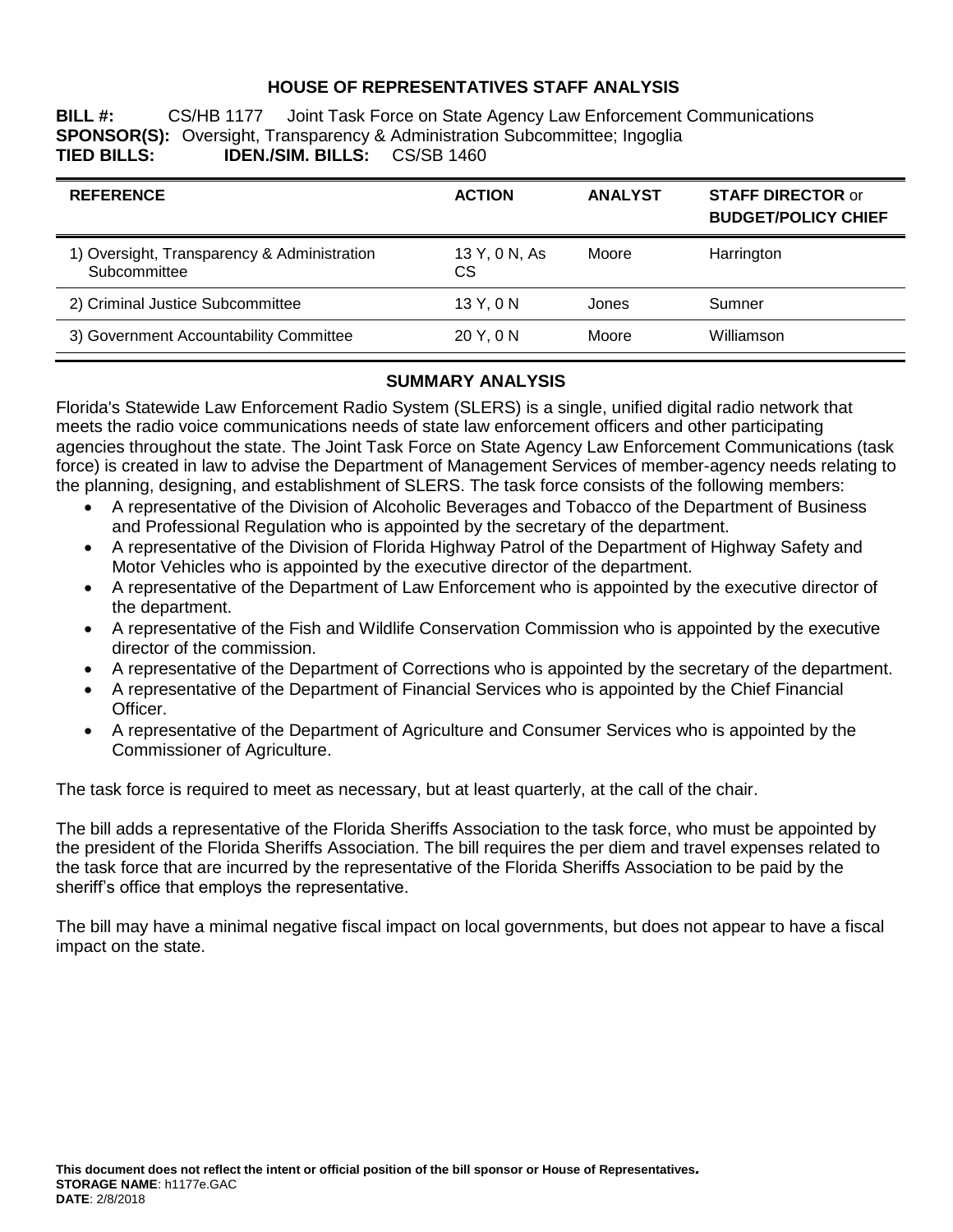# **FULL ANALYSIS**

# **I. SUBSTANTIVE ANALYSIS**

# A. EFFECT OF PROPOSED CHANGES:

## **Background**

Florida's Statewide Law Enforcement Radio System (SLERS) is a single, unified digital radio network that meets the radio voice communications needs of state law enforcement officers and other participating agencies throughout the state. SLERS is a 800/700 (aircraft) MHz system consisting of 200 microwave sites, RF multi-sites, and RF simulcast sites. The SLERS all-digital radio network covers over 60,000 square miles (including 25 miles offshore) with 98 percent mobile coverage and portable coverage in selected areas. The Department of Management Services (DMS) was tasked with implementing SLERS and is responsible for ensuring the proper operation and maintenance of all common system equipment.<sup>1</sup>

The Joint Task Force on State Agency Law Enforcement Communications (task force) is created in law to advise DMS of member-agency needs relating to the planning, designing, and establishment of SLERS. The task force consists of the following members:

- A representative of the Division of Alcoholic Beverages and Tobacco of the Department of Business and Professional Regulation who is appointed by the secretary of the department.
- A representative of the Division of Florida Highway Patrol of the Department of Highway Safety and Motor Vehicles who is appointed by the executive director of the department.
- A representative of the Department of Law Enforcement who is appointed by the executive director of the department.
- A representative of the Fish and Wildlife Conservation Commission who is appointed by the executive director of the commission.
- A representative of the Department of Corrections who is appointed by the secretary of the department.
- A representative of the Department of Financial Services who is appointed by the Chief Financial Officer.
- A representative of the Department of Agriculture and Consumer Services who is appointed by the Commissioner of Agriculture.<sup>2</sup>

Each appointed member of the task force serves at the pleasure of the appointing official. Any vacancy on the task force is filled in the same manner as the original appointment. A task force member may, upon notification to the chair before the beginning of any scheduled meeting, appoint an alternative to represent the member on the task force and vote on task force business in his or her absence.<sup>3</sup>

The task force must elect a chair from among its members to serve a one-year term. A vacancy in the chair of the joint task force must be filled for the remainder of the unexpired term by an election of the task force members.<sup>4</sup>

The task force is required to meet as necessary, but at least quarterly, at the call of the chair and at the time and place designated by him or her. The per diem and travel expenses incurred by a member of

 $\overline{a}$ 

 $4$  Section 282.709(2)(c), F.S.

**STORAGE NAME**: h1177e.GAC **PAGE: 2 DATE**: 2/8/2018

<sup>&</sup>lt;sup>1</sup> SLERS, Department of Management Services,

https://www.dms.myflorida.com/business\_operations/telecommunications/radio\_communications\_services/statewide\_law\_enforceme nt radio system slers (last visited Jan. 26, 2018).

<sup>&</sup>lt;sup>2</sup> Section 282.709(2)(a), F.S.

<sup>&</sup>lt;sup>3</sup> Section 282.709(2)(b), F.S.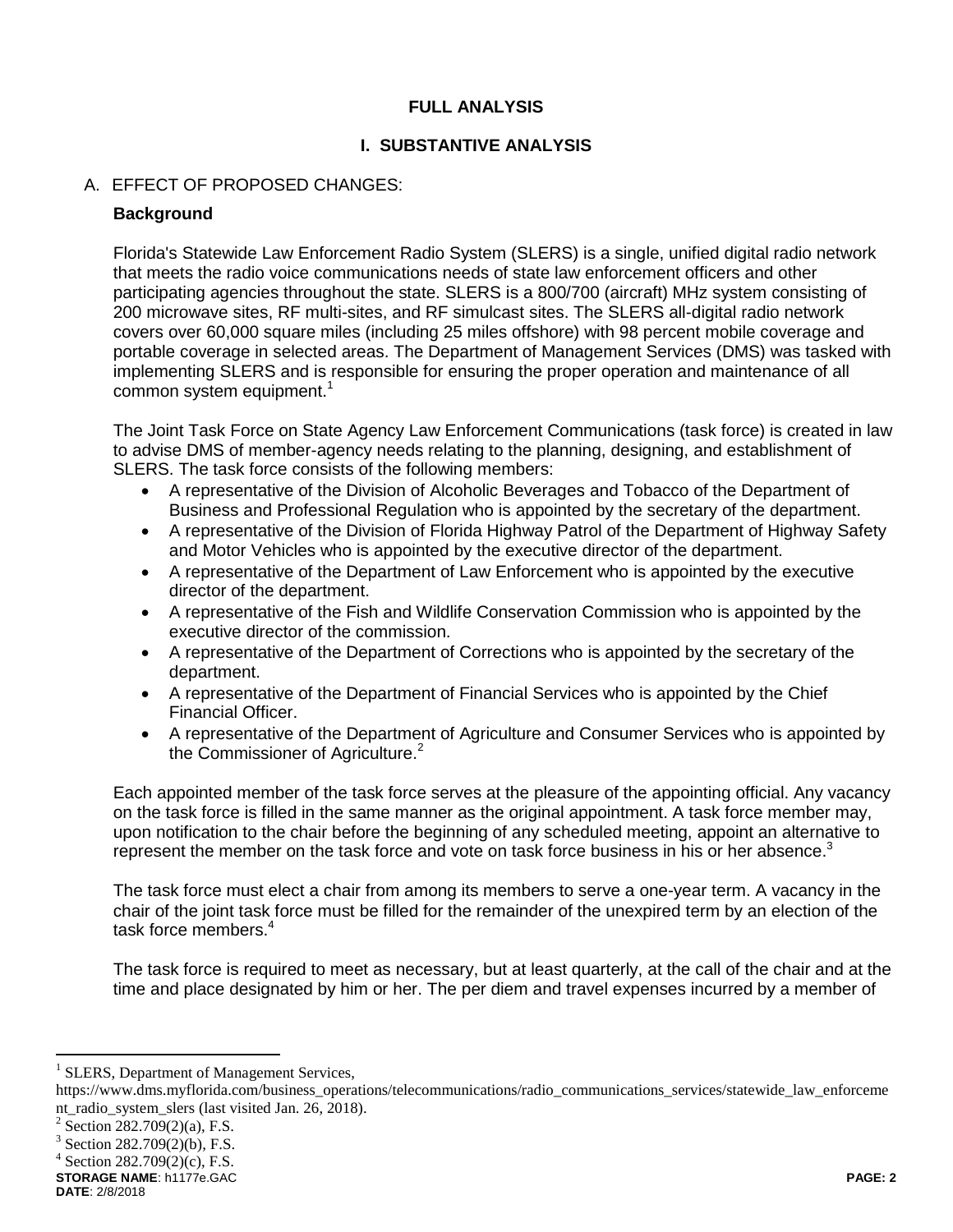the task force in attending its meetings and in attending to its affairs must be paid from funds budgeted to the state agency that the member represents.<sup>5</sup>

# **Effect of the Bill**

The bill adds to the task force a representative of the Florida Sheriffs Association, who must be appointed by the president of the Florida Sheriffs Association. Currently, there are 20 sheriffs' offices using SLERS.<sup>6</sup>

The bill requires the per diem and travel expenses incurred by the representative of the Florida Sheriffs Association in attending task force meetings and attending to task force affairs to be paid by the sheriff's office that employs the representative.

B. SECTION DIRECTORY:

Section 1. amends s. 282.709, F.S., relating to a state agency law enforcement radio system and interoperability network.

Section 2. provides an effective date of July 1, 2018.

## **II. FISCAL ANALYSIS & ECONOMIC IMPACT STATEMENT**

- A. FISCAL IMPACT ON STATE GOVERNMENT:
	- 1. Revenues:

The bill does not appear to impact state government revenues.

2. Expenditures:

The bill does not appear to impact state government expenditures.

#### B. FISCAL IMPACT ON LOCAL GOVERNMENTS:

1. Revenues:

The bill does not appear to impact local government revenues.

2. Expenditures:

The bill may have a negative fiscal impact on local governments because it requires the sheriff's office that employs the task force member who represents the Florida Sheriffs Association to pay that member's per diem and travel expenses. However, according to the Florida Sheriffs Association, the impact will be minimal and can be absorbed by the sheriffs' offices.<sup>7</sup>

C. DIRECT ECONOMIC IMPACT ON PRIVATE SECTOR:

None.

D. FISCAL COMMENTS:

None.

**STORAGE NAME**: h1177e.GAC **PAGE: 3**  $^7$  Telephone call with Tabitha Krol, Government Affairs Coordinator of the Florida Sheriffs Association (Jan. 26, 2018).

**DATE**: 2/8/2018

 $\overline{a}$ 

<sup>5</sup> Section 282.709(2), F.S.

 $6$  Email from DMS staff, Jan. 11, 2018 (on file with Oversight, Transparency & Administration Subcommittee).